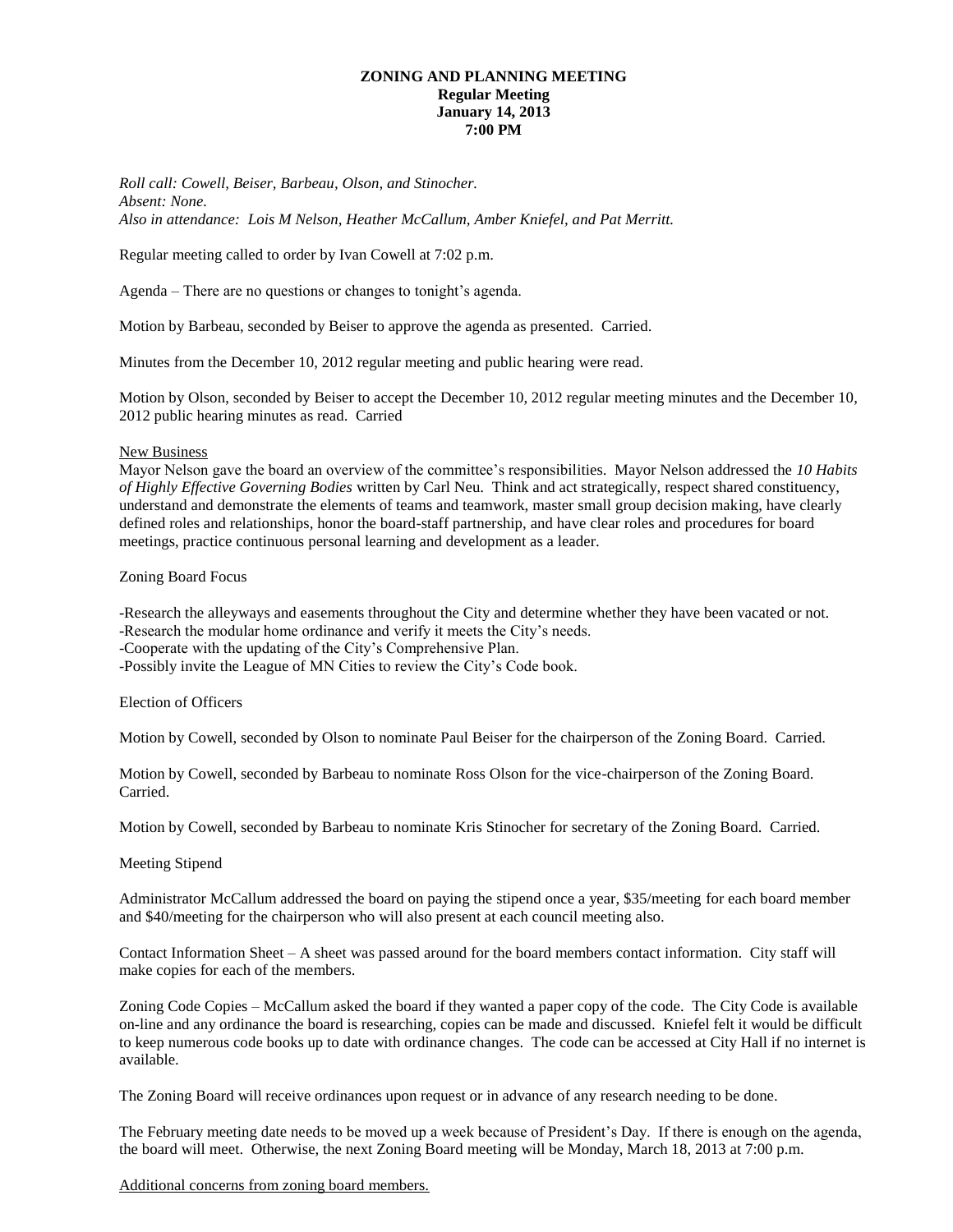Beiser asked about the process for reporting and handling zoning code infractions. McCallum responded that the City Hall will continue using the citizen complaint form. Every complaint must be on a form in order for City Staff to address the situation.

Pat Merritt raised a question about confidentiality with filling out the forms. McCallum assured the group that all complainants' names are confidential.

Mayor Nelson will be writing articles in the CAST and one article will address property owners taking pride in their properties. Possibly organize a town clean-up.

Discussion on the vacating alleyways research. McCallum stated that research will need to be done at the County.

Next regular meeting will be February 13, 2012 at 7:00 PM

Motion by Cowell, seconded by Barbeau to adjourn the regular meeting at 7:39 p.m. Carried.

## **ZONING AND PLANNING MEETING Regular Meeting March 18, 2013 7:00 PM**

*Roll call: Cowell, Beiser, Barbeau, Olson, and Stinocher. Absent: None. Also in attendance: Amber Kniefel and Pat Merritt.*

Regular meeting called to order by Paul Beiser at 7:01 p.m.

Group picture of the Zoning Board was taken for the website.

Agenda – There are no questions or changes to tonight's agenda.

Motion by Cowell, seconded by Olson to approve the agenda as presented. Carried.

Minutes from the January 14, 2013 regular meeting were read.

Motion by Cowell, seconded by Barbeau to accept the January 14, 2013 regular meeting minutes. Carried

New Business

#### Multi-Family Residential District (R-2)

Zoning Board discussed whether or not to look at changing code for future senior care facility or just let them ask for a variance for driveways, parking lots and anything else that might arise with construction of building. At this time the board agreed to let them ask for a variance but the Board decided to wait for next meeting with all parties involved at the April  $15<sup>th</sup>$  2013 meeting to make a final decision.

#### Assessing Sidewalks

Zoning board discussed the different policies of Medford and Blooming Prairie. Discussion was had about the replacement of sections of sidewalks on Main Street and the addition of sidewalks on Central during the 2014 year with the construction of the new roundabout and Central Ave. Zoning Board proposed a recommendation to the City Council to change the Sidewalk Policy to have the City pay for 50% and the property owner to pay for the other 50% of the maintenance and installation of new sidewalk if the sidewalk is deemed for the good of the public. Motion by Cowell and seconded by Olson to recommend to City Council to have the city pay 50% and the land owner pay 50% of the construction of a new sidewalk that is deemed for the good of the public. Carried.

#### Sidewalk and Trails Policy

Zoning Board reviewed current policy and recommended that no changes were needed.

#### Platting Requirements for Developments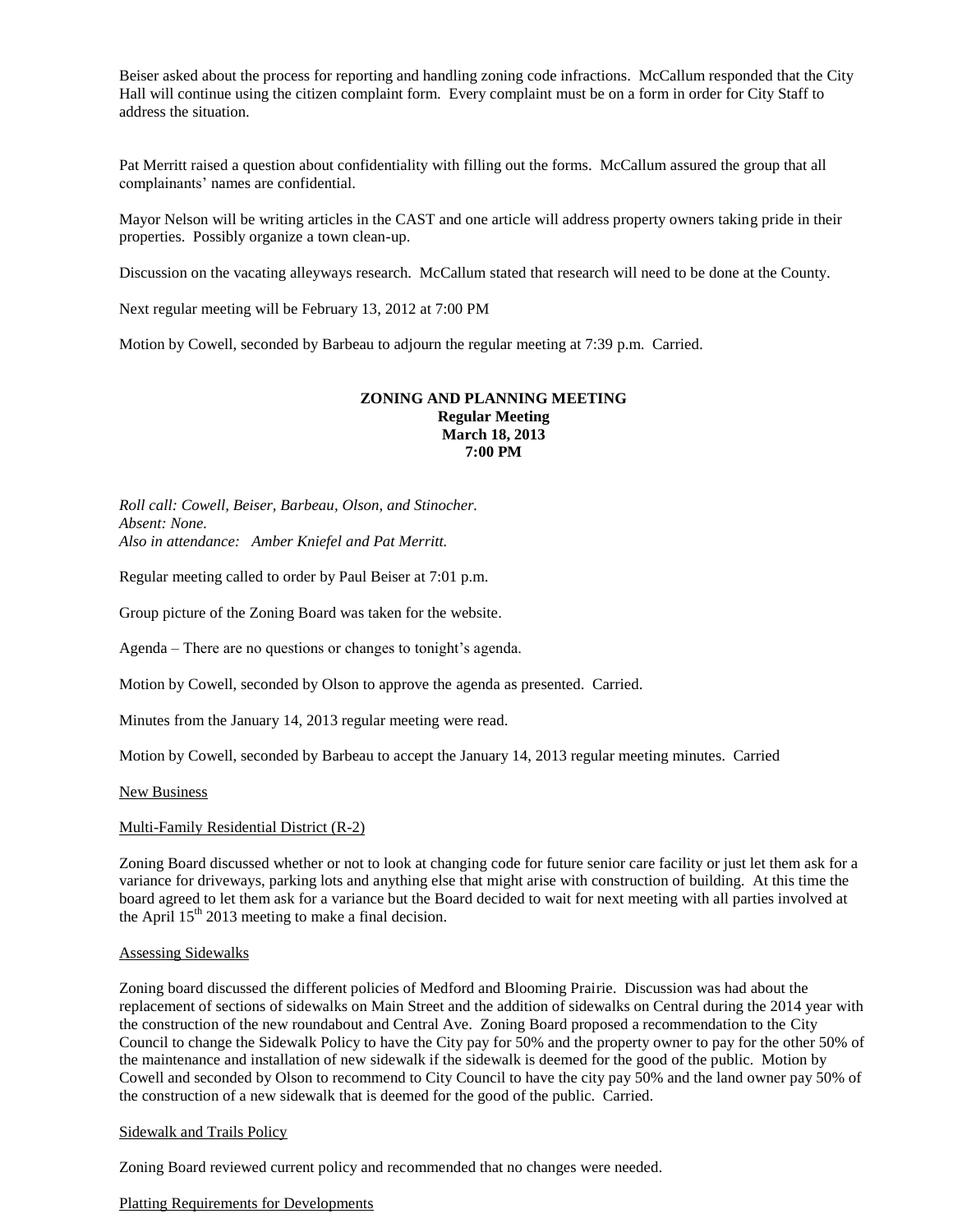Discussion was had by Zoning Board to change Platting requirements for new developments with property line issues. The decision was made by board not to change the Platting requirements because of the future complications that may arise in for future landowners of the property if it was not platted correctly. Motion by Cowell, seconded by Barbeau to recommend to the City Council to keep requirements the same in the policy. Carried.

Next regular meeting will be April 15, 2013 at 7:00 PM

Motion by Cowell, seconded by Stinocher to adjourn the regular meeting at 7:39 p.m. Carried.

## **ZONING AND PLANNING MEETING Regular Meeting April 15, 2013 7:00 PM**

*Roll call: Cowell, Beiser, Olson, and Stinocher. Absent: Barbeau Also in attendance: Heather McCallum and Pat Merritt.*

Regular meeting called to order by Paul Beiser at 8:10 p.m.

Agenda – There are no questions or changes to tonight's agenda.

Motion by Olson, seconded by Cowell to approve the agenda as presented. Carried.

Minutes from the March 18, 2013 regular meeting and public hearing were read.

Motion by Stinocher, seconded by Cowell to accept the March 18, 2013 regular meeting minutes. Carried

Old Business- No Changes

New Business

May meeting date will be changed to May 13, 2013.

Next regular meeting will be May 13, 2013 at 7:00 PM

Motion by Olson, seconded by Cowell to adjourn the regular meeting at 8:14 p.m. Carried.

# **Planning & Zoning Board City of Medford Public Hearing for Wencl Old School third Addition April 15, 2013-7:00 PM**

*Chairman Paul Beiser opened the hearing at 7:05 PM.*

*Members present: Paul Beiser, Ivan Cowell, Kris Stinocher, Ross Olson*

*Members absent: Robert Barbeau*

*Others Attending: Pat Merritt, Dan Sexton, Melanie Hagen, Glen Meger, John Hosfield, Julie Spronk, Del Spronk, Paul Wencl and Heather McCallum*

Introduction:

The purpose of this public hearing is for the citizens of Medford to voice their concerns and ask questions regarding the requests from Paul Wencl and Del and Julie Spronk. The parties are requesting approval of the preliminary/final plat, a rezone of the property from R-1 to R-2, and a variance to the City Code Section 4.26 regarding driveway requirements. Chairman Beiser explained the formal procedure and that everyone will be given the opportunity to participate and ask questions.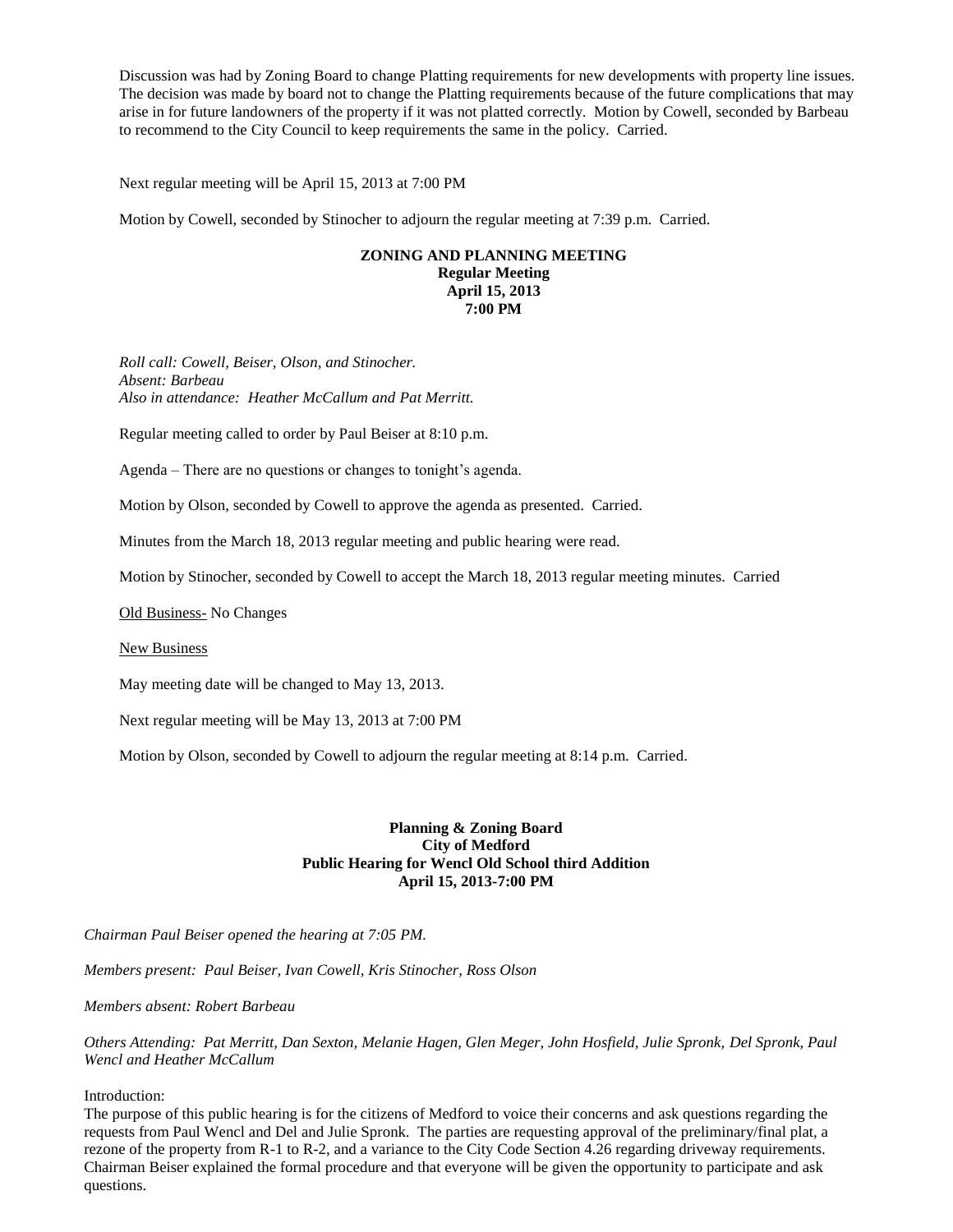- 1. Staff presentation-Heather McCallum presented the information on the subject property such as the preliminary/final plat the rezone from R-1-to R-2 and the variance for driveways needed for the property. They will need to have more than 30 feet of driveway for the proposed property.
- 2. Applicant's presentation- John Hosfield explained the preliminary/final plat for the property. He stated it would be 1 parcel renamed as Block 1 Lot 1.
	- Pat Merritt questioned the final size of the property, which was answered by Paul Beiser.

Continued Applicants presentation- Julie Spronk approached the table and gave council and others attending and overview of the facility. The senior care center would have 16 rooms with a congregate dining room. This room would have its own entrance and exit so it also could be used for other senior events. The facility would have a commercial kitchen, with the possibility of having Meals on Wheels. Julie would also like to extend some free services to the local seniors that do not live there, such as the senior card clubs, blood pressure checks, and many more services. The facility would house local residents with problems who can't care for themselves such as dressing, grooming and everyday living needs that are nursing home appropriate. They would also be able to accept individuals who are on county assistance. The facility would employ about 16-20 employees. Some of these employees would be CNA's and they also would have a part-time RN on staff. They would also have their own beauty salon and the stylist would only service the residents of the care center 2 or 3 days a week. Julie also stated that there would be a fenced in back yard for residents to enjoy. There would be no on site transportation for the residents to use. All transportation would be done by family members of the residents, the residents themselves would they were able to drive; otherwise they would call  $R \& S$  Transport to take residents to appointments and so on. Residents could also have their therapy done at the facility which would make it easier for them not to have to leave. Julie also stated that they would work with hospice facilities to let the residents stay there during hospice care, which make them more comfortable if they do not wish to move again.

- Question by Glen Meger-Is the care segregated by needs? Julie answered no.
- Question by Melanie Hagen-Would this be a 24-7 staffed facility? Julie answered yes.
- Question by Glen Meger-Are the rooms apartments? Julie answered no. The rooms are 16 x 22 with a kitchenette, small sink, small refrigerator and they have their own bathroom with shower. Everyone eats 3 meals a day in the common room. Glen also wanted to know when they thought they would open. Julie thought possible 8 months.
- 3. Statements from the public- Chairman Paul Beiser opened up the meeting for concerns from the public.
	- Concerns from Melanie Hagen-With the senior care center having 16-20 employees and 16 residents and many more visitors and delivery trucks coming in and out, how it will affect the parking and traffic congestion on Central Ave down by the turkey store, Tiger Town and Straight River Enterprises. There are also apartments owned by Hagens and the Medford Township building. Melanie is concerned that with all of this increased traffic that there will be no parking

and way too many vehicles on that road all the time. John Hosfield also mentioned that he visits his mother at the Brooks in Owatonna the traffic is not bad. Melanie is also concerned that they should not be allowed to rezone from  $R-1$  to  $R-2$ . She believes that the property should remain an R-1 and they we are making it to easy for them to rezone to R-2. Heather McCallum assured Melanie that it was not easy for the Spronks and Wencl to get their project through and that the property is a living center so it should be and R-2 not commercial.

- Concerns from Melanie Hagen-Melanie is also concerned with the amount of first responder calls that will be made to the location and how that will affect local tax payers. Melanie asked also if there would have been a better location for this building other than the one they have chosen. Melanie thought the Spronks could go to the Medford EDA and ask them purchase back some of the land and make it into a public parking lot. This would ease the parking on the street.
- Concerns from Ivan Cowell-Will the railroad tracks affect residents? Del Spronk answered that the rooms are on the opposite side of the building and they are going to have double insulated walls. Ivan also questioned the lighting in the front of the building and if it will shine directly into the neighbors houses. Del Spronk assured him that the lighting would not shine into the neighboring homes and that the landscaping would deter any headlights from vehicles coming out of the driveway.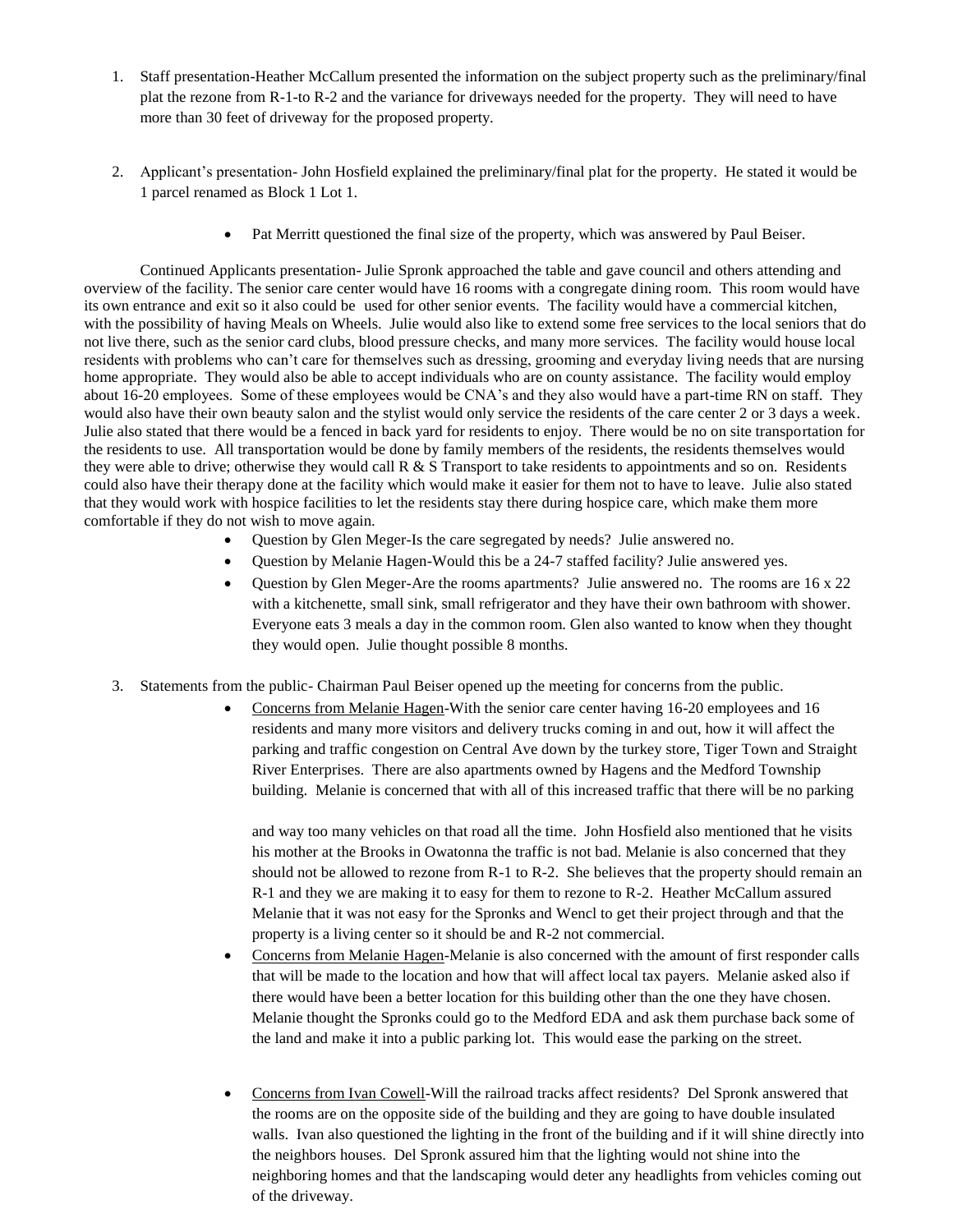4. Concluding the public hearing-Chairman Paul Beiser asked for a motion to conclude the public hearing.

Motion by Stinocher, seconded by Cowell to conclude the public hearing at 8:01 PM.

5. Action-Recommendations made to City Council.

Motion by Cowell, then rescinded because Ross Olson had a question about the curb and gutter and whether or not it would go down all the way the property line. Motion by Cowell, second by Olson to make a recommendation to City Council to approve the preliminary/final plat as the final plat as presented. Carried.

Motion by Cowell, seconded by Stinocher to make a recommendation to the City Council to approve the rezone of the property to the R-2 multi-family designation. Carried.

Motion by Olson, seconded by Cowell to make a recommendation to the City Council to approve the variance request to Section 4.26 of the Medford City Code regarding the width of driveways. Carried.

# **Planning & Zoning Board City of Medford Public Hearing for Variance Request at 105 Sunrise Drive June 17, 2013-7:00 PM**

Chairman Paul Beiser opened the hearing at 7:00 PM.

Members present: Paul Beiser, Robert Barbeau, Ivan Cowell, Kris Stinocher, Ross Olson

Members absent: Ivan Cowell

Others Attending: Amber Kniefel, Pat Merritt and Jason Underdahl

Introduction:

The purpose of this public hearing is for the citizens of Medford to voice their concerns and ask questions regarding the request from Jason Underdahl. Mr. Underdahl is requesting a 7 foot variance on the west side of his property to build an attached garage.

Chairman Paul Beiser explained the formal procedure and that everyone will be given the opportunity to participate and ask questions.

1. Staff presentation-No additional information given by Kniefel other than the map and layout of Underdahl's property and garage he is purposing.

2. Applicant's presentation-Mr. Underdahl asked board for a variance of 7 feet to build an attached garage on the west side of his home.

3. Statements from the public- No statements made

4. Concluding the public hearing-Chairman Beiser asked for a motion to conclude the public hearing.

Motion by Olson, seconded by Barbeau to conclude the public hearing at 7:10 PM

Chairman Beiser read the Planning & Zoning Variance Considerations to the board. The board answered each of the following questions:

1. Is the proposed variance in harmony with the general purposed and intent of Medford's zoning ordinance**? Answer: Yes** 

2. Is the proposed variance consistent with the city's comprehensive plan? **Answer: Yes**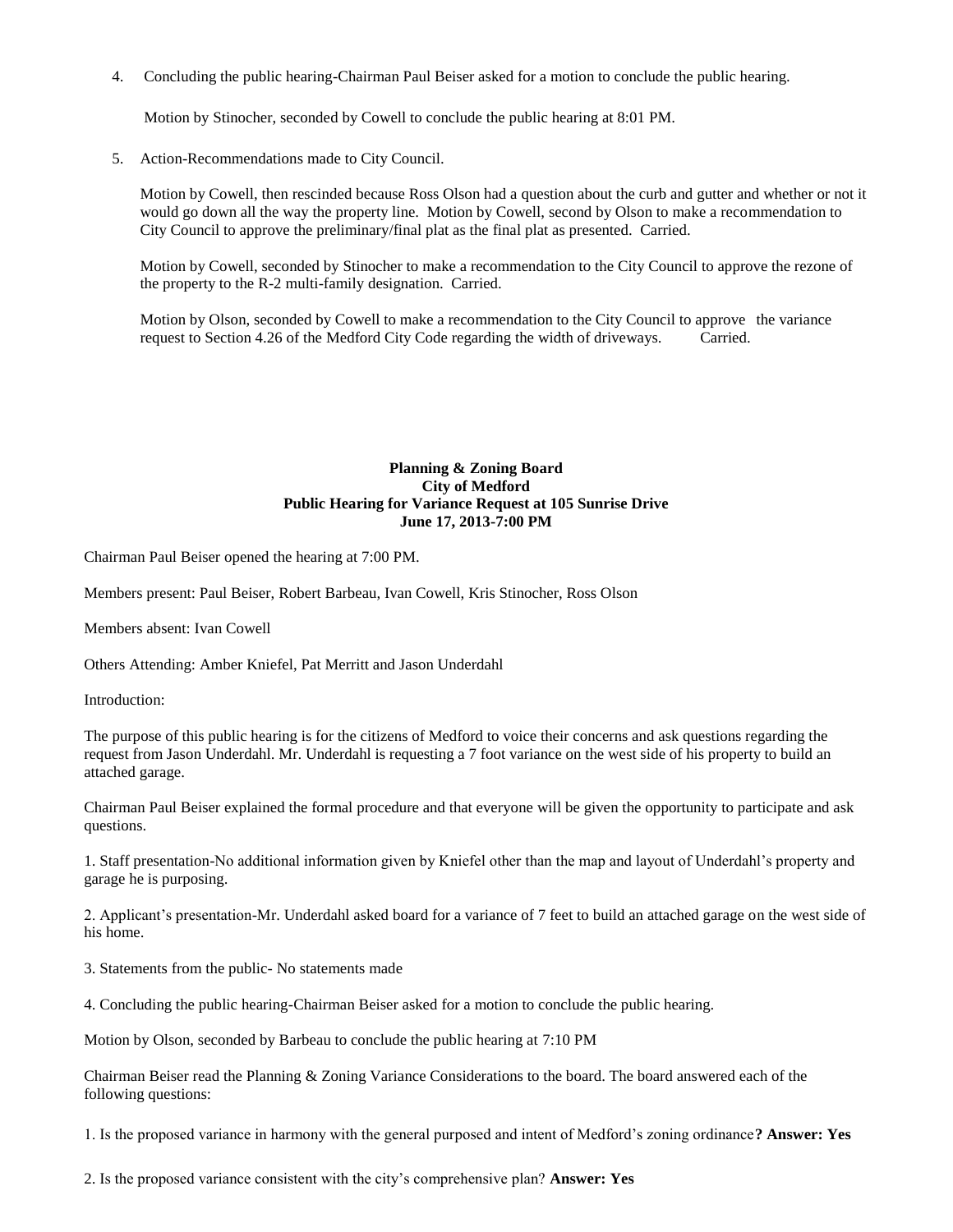3. Has the applicant for the proposed variance established that there are practical difficulties in complying with Medford's zoning ordinance? In determining whether "Practical difficulties, "exist, the landowner must show that all of the following are true:

a. The property owner proposed to use the property in a reasonable manner that the zoning ordinance does not permit. **Answer: Yes** 

b. The plight of the landowner is due to circumstances unique to the property not created by the landowner. **Answer**: The position of the lot and the fact that the sewer line runs on the east side of the house makes it impossible for him to build his attached garage without the variance. This was not at all fault of the landowner.

c. The variance, if granted, will not alter the essential character of the locality. **Answer: Yes** 

4. Is the property owner proposing a different use for the property than is allowed in the zone where his property is located? **Answer: No** 

5. Are there restriction or conditions that should be imposed upon the premises benefited by the variance? Conditions may be applied to accomplish the following: **Answer: No** 

a. As may be necessary to comply with the standards established by the zoning ordinance.

b. To reduce or minimize the effect of such variance upon other properties in the neighborhood.

c. To better carry out the intent of the variance.

5. Action-Recommendations made to City Council.

Motion by Stinocher, second by Olson to make a recommendation to City Council to approve the request from Mr. Underdahl as presented. Carried.

## **ZONING AND PLANNING MEETING Regular Meeting June 17, 2013**

*Roll call: Barbeau, Beiser, Olson, and Stinocher. Absent: Cowell Also in attendance: Amber Kniefel and Pat Merritt.*

Regular meeting called to order by Paul Beiser at 7:13 p.m.

Agenda – There are no questions or changes to tonight's agenda.

Motion by Barbeau, seconded by Olson to approve the agenda as presented. Carried.

Minutes from the April  $15<sup>th</sup>$  public hearing and the regular meeting were read.

Motion by Stinocher, seconded by Olson to accept the April 15, 2013 public and regular meeting minutes. Carried

Concerns from General Public- No concerns

Old Business- No Changes

New Business- Paul Beiser brought up the changes that need to be addressed on the alley ways in town and also for a future meeting we can discuss/review any changes that may be needed to be made to the Comprehensive Plan.

Next regular meeting will be July 15, 2013 at 7:00 PM

Motion by Olson, seconded by Barbeau to adjourn the regular meeting at 7:24 p.m. Carried.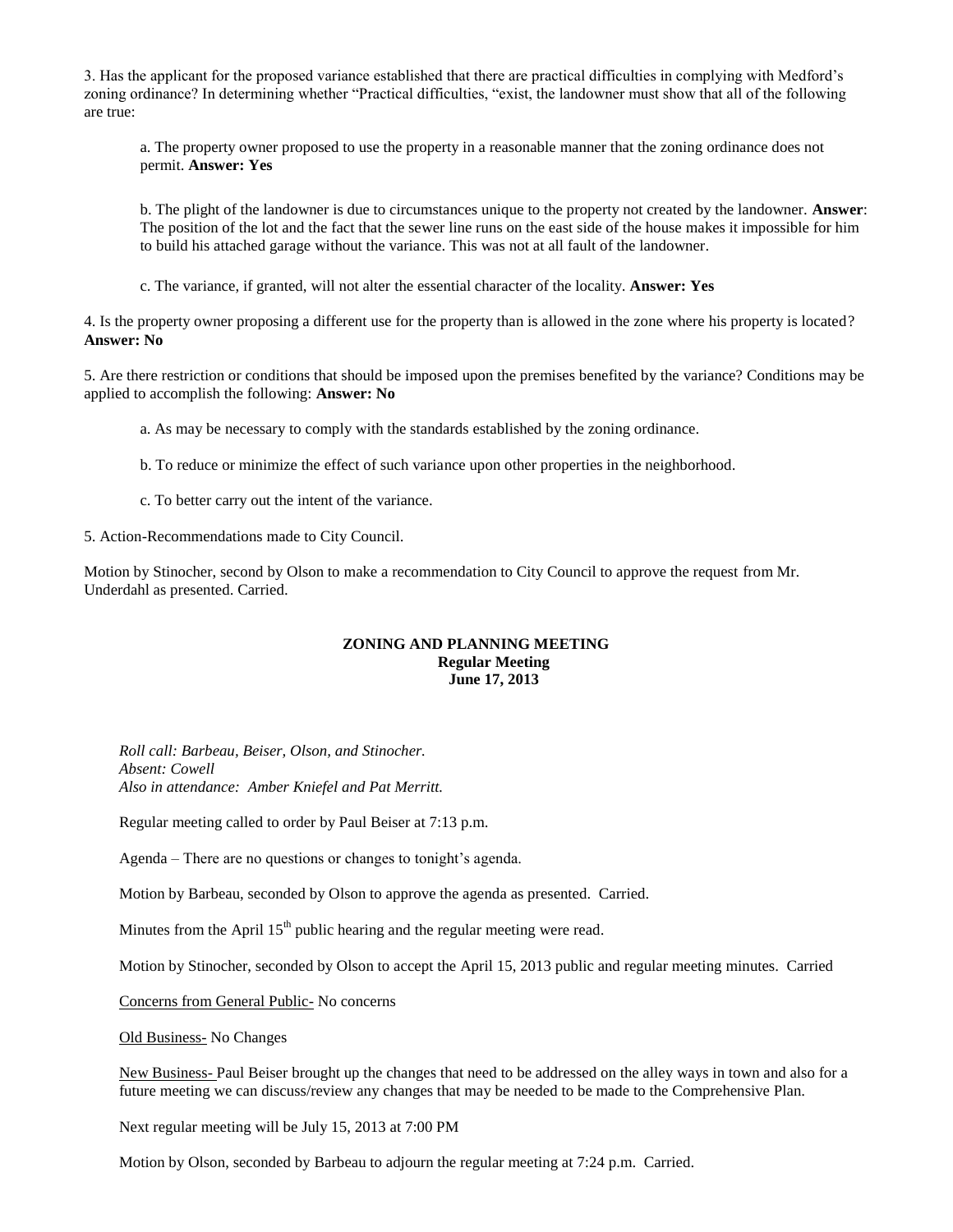# **Planning & Zoning Board City of Medford Public Hearing for City Code Amendment Section 4.51 Requirement for Recording and Conveying Real Property October 21, 2013-7:00 PM**

Chairman Paul Beiser opened the hearing at 7:05 PM.

Members present: Paul Beiser, Robert Barbeau, Ivan Cowell, Kris Stinocher, Ross Olson

Members absent: None.

Others Attending: Amber Kniefel

Introduction:

The purpose of this public hearing is for the citizens of Medford to voice their concerns and ask questions regarding amendments to Section 4.51 of the Medford City Code-Requirements for Recording and Conveying Real Property.

Chairman Paul Beiser explained the formal procedure and that everyone will be given the opportunity to participate and ask questions.

1. Staff presentation-Amber Kniefel presented board with a copy of the existing City Code Section 4.51 and the proposed amended City Code Section 4.51. The changes were discussed by Kniefel and the board.

2. Applicant's presentation-None.

3. Statements from the public- No statements made

4. Concluding the public hearing-Chairman Beiser asked for a motion to conclude the public hearing.

Motion by Barbeau, seconded by Cowell to conclude the public hearing at 7:15 PM. Carried. 5. Action-Recommendations made to City Council.

Motion by Cowell, second by Olson to make a recommendation to City Council to approve An Ordinance Amending Section 4.51 Requirements for Recording and Conveying Real Property as presented. Carried.

### **ZONING AND PLANNING MEETING Regular Meeting October 21, 2013**

*Roll call: Barbeau, Beiser, Olson, and Stinocher, Cowell. Absent: Also in attendance: Amber Kniefel* 

Regular meeting called to order by Paul Beiser at 7:16 p.m.

Agenda – Add the approval of June  $3<sup>rd</sup>$  Public Meeting to agenda.

Motion by Cowell, seconded by Barbeau to approve the agenda as presented. Carried.

Minutes from the June  $3^{rd}$  public hearing, June  $17^{th}$  public hearing and the June  $17^{th}$  regular meeting were read.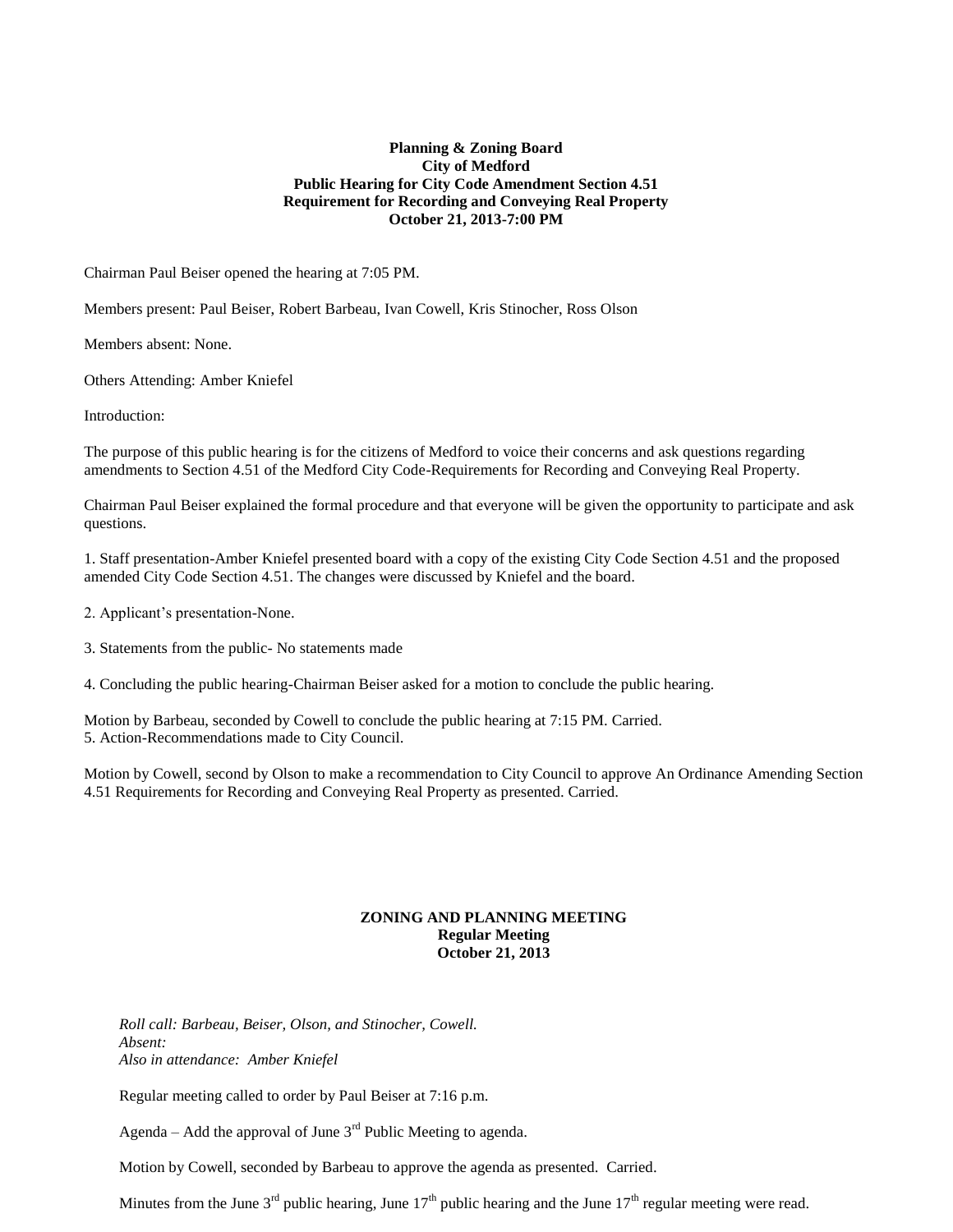Motion by Olson, seconded by Barbeau to accept the June 3rd, 2013 public meeting. Motion by Stinocher, seconded by Barbeau to accept the June  $17<sup>th</sup>$ , 2013 public meeting and regular meeting minutes. Carried.

Concerns from General Public- No concerns

Old Business- No Changes

## New Business-

1. CSAH 12/Central Avenue Project Update- Update from Kniefel on the project, a map was given to board members to show the proposed street improvements. A small discussion was had by the board about the project.

2. CSAH12/Central Ave Project in Coordination with City Comprehensive Plan-Board reviewed City Comprehensive plan and deemed that indeed the CSAH 12/Central Ave project was compliant to the Comprehensive Plan.

Motion by Cowell, seconded by Olson finding that the proposed improvements comply with the Comprehensive Plan of the City of Medford. Carried.

Next regular meeting will be November  $18<sup>th</sup>$ , 2013

Motion by Olson, seconded by Cowell to adjourn the regular meeting at 7:43 p.m. Carried.

# **Planning & Zoning Board City of Medford Public Hearing to Consider a Creation of a Parcel through Certification of Survey November 18, 2013 – 7:00 PM**

Vice-Chairman Ross Olson opened the hearing at 7:05 PM.

Members present: Paul Beiser, Robert Barbeau, Kris Stinocher, Ross Olson

Members absent: Ivan Cowell

Others Attending: Amber Kniefel, Pat Merritt

Introduction:

The purpose of this public hearing is for the citizens of Medford to voice their concerns and ask questions regarding the request from Martin Luebben. Mr. Luebben is requesting to create one parcel, "Parcel A" as seen on the survey, by recording a certificate of survey.

Vice-Chairman Ross Olson explained the formal procedure and that everyone will be given the opportunity to participate and ask questions.

- 1. Staff presentation-Amber Kniefel presented board with a copy of Administrative Survey of the Mr. Luebben's property and how he has 2 adjoining parcels.
- 2. Applicant's presentation-None.
- 3. Statements from the public- No statements made
- 4. Concluding the public hearing-Chairman Beiser asked for a motion to conclude the public hearing.

Motion by Barbeau, seconded by Beiser to conclude the public hearing at 7:15 PM

5. Action-Recommendations made to City Council.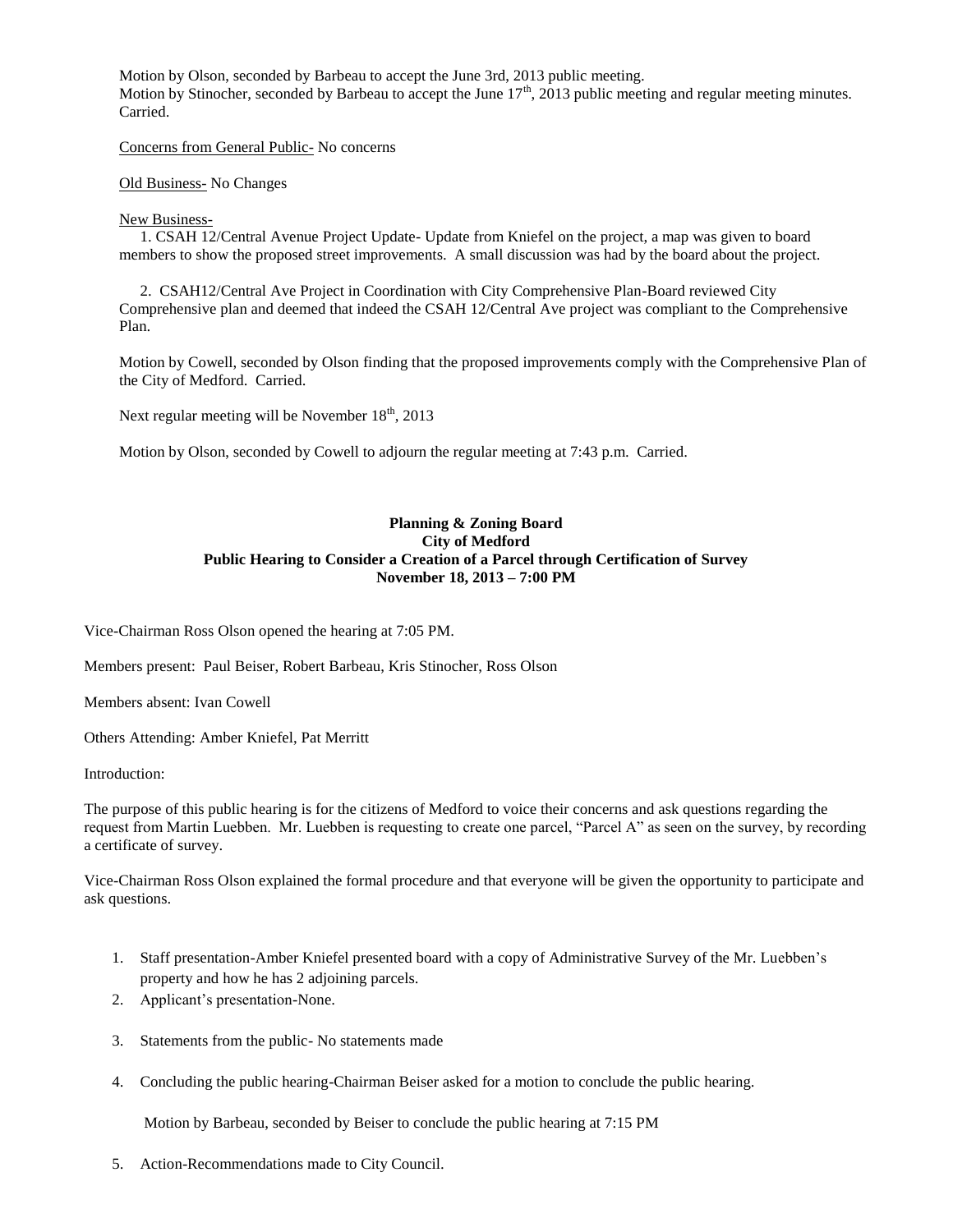Motion by Olson, second by Stinocher to make a recommendation to City Council to approve the request by Martin Luebben to create one parcel, "Parcel A" as seen on the survey, by recording a certificate of survey.

## **ZONING AND PLANNING MEETING Regular Meeting November 18, 2013**

*Roll call: Barbeau, Beiser, Olson, and Stinocher. Absent: Ivan Cowell Also in attendance: Amber Kniefel, Pat Merritt*

Regular meeting called to order by Paul Beiser at 7:18 p.m.

Agenda – There are no questions or changes to tonight's agenda.

Motion by Olson, seconded by Barbeau to approve the agenda as presented. Carried.

Minutes from the October 21, 2013 regular meeting and October 21, 2013 public hearing were read.

Motion by Stinocher, seconded by Olson to accept the October 21, 2013 regular meeting minutes. Carried. Motion by Stinocher, seconded by Barbeau to accept the October 21, 2013 public hearing minutes. Carried.

Chairperson Report from Council Meeting-Amber Kniefel was present at the Council meeting and she updated board members on the CSAH12/Central Avenue Project.

Concerns from General Public- No concerns

Old Business- No Changes

New Business- No new business

Next regular meeting will be December  $16<sup>th</sup>$ , 2013

Motion by Olson, seconded by Barbeau to adjourn the regular meeting at 7:30 p.m. Carried.

## **ZONING AND PLANNING MEETING Regular Meeting December 16, 2013**

*Roll call: Barbeau, Beiser, Olson, Stinocher, and Cowell Absent: none Also in attendance: Amber Kniefel, Pat Merritt, Julie Spronk, Del Spronk and Whitney Bendel*

Regular meeting called to order by Paul Beiser at 6:00 p.m.

Agenda – There are no questions or changes to tonight's agenda.

Motion by Cowell, seconded by Olson to approve the agenda as presented. Carried.

Minutes from the November 18, 2013 public hearing and regular meeting were read.

Motion by Olson, seconded by Cowell to accept the November 18, 2013 public hearing and regular meeting minutes. Carried.

Chairperson Report from Council Meeting- Paul Beiser was present at the council meeting. Council approved the request by Martin Luebben to create one parcel, "Parcel A" as seen on the survey, buy recoding a certificate of survey.